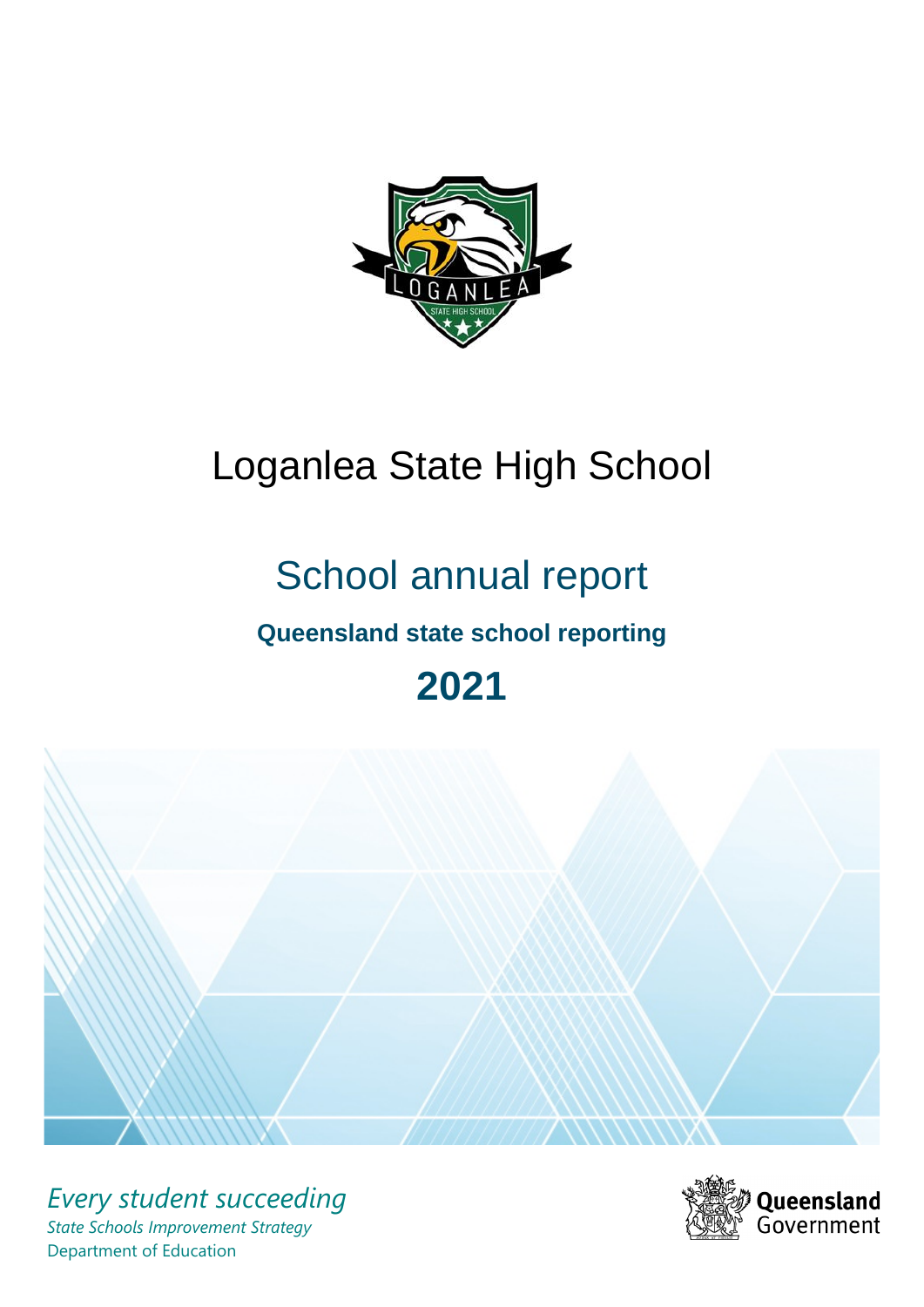**OFFICIAL – Public** Published as information source only. Public information used to create this report may not appear in this format in the public domain Please refer to disclaimer information.

#### **Contact details**

| <b>Postal Address</b> | Neridah Street Loganlea 4131    |
|-----------------------|---------------------------------|
| <b>Phone</b>          | (07) 3451 8777                  |
| Fax                   |                                 |
| <b>Email</b>          | principal@loganleashs.eg.edu.au |
| Website               | https://loganleashs.eg.edu.au   |

#### **Disclaimer**

The materials presented in this report are distributed by the Department of Education (the department) as an information source only.

The information and data in this report is subject to change without notice.<br>The department makes no statements, representations, or warranties about the accuracy or completeness of, and you should not rely on, any informa report. The department disclaim all responsibility and all liability (including without limitation, liability in negligence) for all expenses, losses, damages and costs you might incur as a

result of the information in this report being inaccurate or incomplete in any way, and for any reason.

Despite our best efforts, the department makes no warranties that the information in this report is free of infection by computer viruses or other contamination.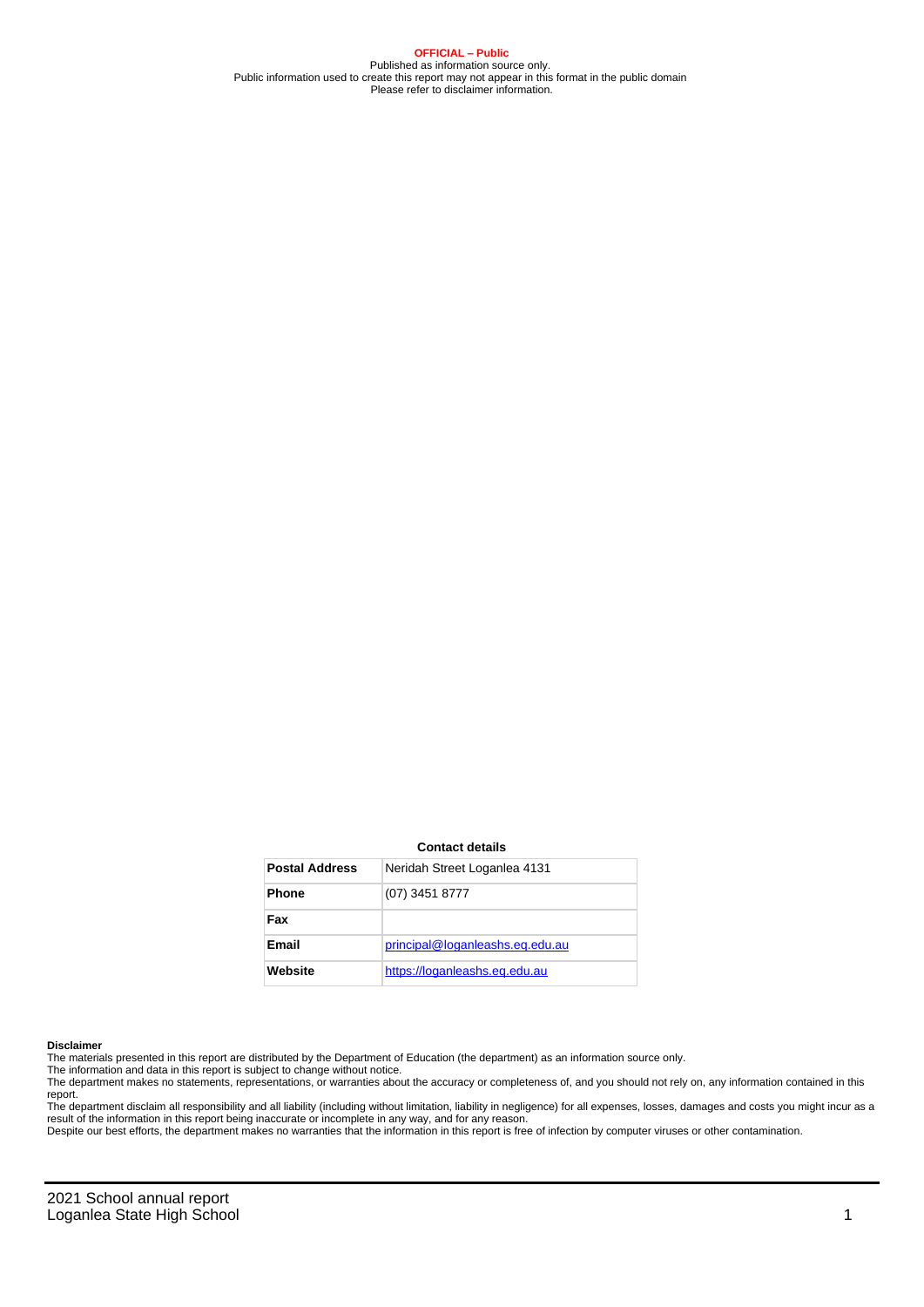| School context                     |                                                                                                                                                                                                   |
|------------------------------------|---------------------------------------------------------------------------------------------------------------------------------------------------------------------------------------------------|
| <b>Coeducational or single sex</b> | Coeducational                                                                                                                                                                                     |
| Independent Public School          | No.                                                                                                                                                                                               |
| Year levels offered in 2021        | Year $7 -$ Year 12                                                                                                                                                                                |
| Webpages                           | Additional information about Queensland state schools is located on the:<br>My School website<br>٠<br>Queensland Government data website<br>Queensland Government schools directory website.<br>٠ |

# **Characteristics of the student body**

## **Student enrolments**

## **Table 1: Student enrolments by year level**

|                   |      | <b>February</b> |      |      | <b>August</b> |      |
|-------------------|------|-----------------|------|------|---------------|------|
| <b>Year Level</b> | 2019 | 2020            | 2021 | 2019 | 2020          | 2021 |
| Year <sub>7</sub> | 122  | 110             | 141  | 121  | 114           | 143  |
| Year <sub>8</sub> | 130  | 124             | 117  | 127  | 129           | 118  |
| Year 9            | 139  | 122             | 127  | 133  | 117           | 124  |
| Year 10           | 94   | 136             | 118  | 93   | 130           | 122  |
| Year 11           | 117  | 98              | 106  | 100  | 89            | 97   |
| Year 12           | 57   | 86              | 72   | 59   | 81            | 68   |
| <b>Total</b>      | 659  | 676             | 681  | 633  | 660           | 672  |

Notes

1. Student counts include headcount of all full- and part-time students at the school.

# **Average class sizes**

### **Table 2: Average class size information for each phase of schooling**

| <b>Year Levels</b> | 2019 | 2020 | 2021 |
|--------------------|------|------|------|
| Year 7 – Year 10   | 21   |      |      |
| Year 11 – Year 12  | 15   | 16   |      |

Notes

1. Classes are measured against the target of 25 students per teacher in Prep to Year 3 and Years 11 to 12, and target of 28 students per teacher in Years 4 to 10. Where composite classes exist across cohorts (e.g. Year 3/4) the class size targets would be the lower cohort target.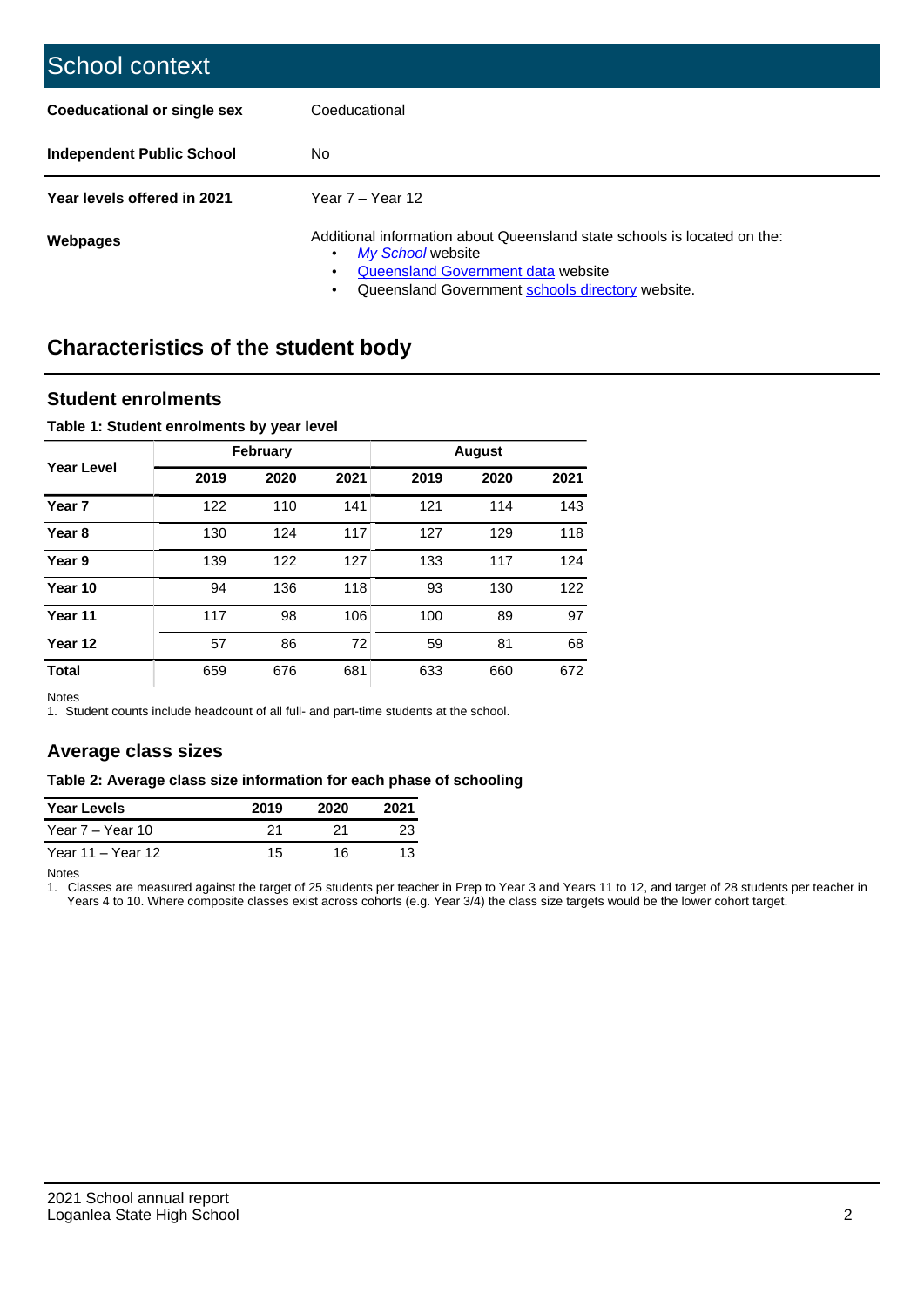# **Respectful relationships education**

To support students' learning, health and wellbeing all state schools are required to implement respectful relationships education through the Prep to Year 10 Australian Curriculum: Health and Physical Education and/or through school pastoral care programs across Prep to Year 12.

## **Parent, student and staff satisfaction**

Tables 3–5 show selected items from the Parent/Caregiver, Student and Staff School Opinion Surveys. In response to the COVID-19 health emergency, the annual school opinion surveys of students, teachers and staff were not administered in 2020. A new time series started in 2021 and data from this collection is not considered directly comparable with earlier collections due to significant methodology changes.

For state level information go to the **[School Opinion Survey](https://qed.qld.gov.au/publications/reports/statistics/schooling/schools/schoolopinionsurvey) webpage**.

### **Table 3: Parent/Caregiver Survey**

| Percentage of parents/caregivers who agree <sup>1</sup> that:                                               | 2019  | 2020 | 2021  |
|-------------------------------------------------------------------------------------------------------------|-------|------|-------|
| This is a good school.                                                                                      | 97.6% |      | 91.0% |
| My child likes being at this school. <sup>2</sup>                                                           | 95.6% |      | 87.5% |
| My child feels safe at this school. <sup>2</sup>                                                            | 95.5% |      | 85.1% |
| My child's learning needs are being met at this school. <sup>2</sup>                                        | 95.6% |      | 80.0% |
| My child is making good progress at this school. <sup>2</sup>                                               | 95.5% |      | 86.7% |
| Teachers at this school expect my child to do his or her best. <sup>2</sup>                                 | 97.7% |      | 92.1% |
| Teachers at this school provide my child with useful feedback about his or her school<br>work. <sup>2</sup> | 95.2% |      | 80.2% |
| Teachers at this school motivate my child to learn. <sup>2</sup>                                            | 97.7% |      | 86.2% |
| Teachers at this school treat students fairly. <sup>2</sup>                                                 | 92.9% |      | 83.2% |
| can talk to my child's teachers about my concerns. <sup>2</sup>                                             | 90.7% |      | 86.8% |
| This school works with me to support my child's learning. <sup>2</sup>                                      | 92.9% |      | 84.4% |
| This school takes parents' opinions seriously. <sup>2</sup>                                                 | 85.7% |      | 78.6% |
| Student behaviour is well managed at this school. <sup>2</sup>                                              | 83.7% |      | 80.9% |
| This school looks for ways to improve. <sup>2</sup>                                                         | 95.2% |      | 87.8% |
| This school is well maintained. <sup>2</sup>                                                                | 93.0% |      | 96.4% |

Notes

1. Agree represents the percentage of respondents who Somewhat Agree, Agree or Strongly Agree with the statement.

2. Nationally agreed parents/caregiver items.

3. DW = Data withheld to ensure confidentiality.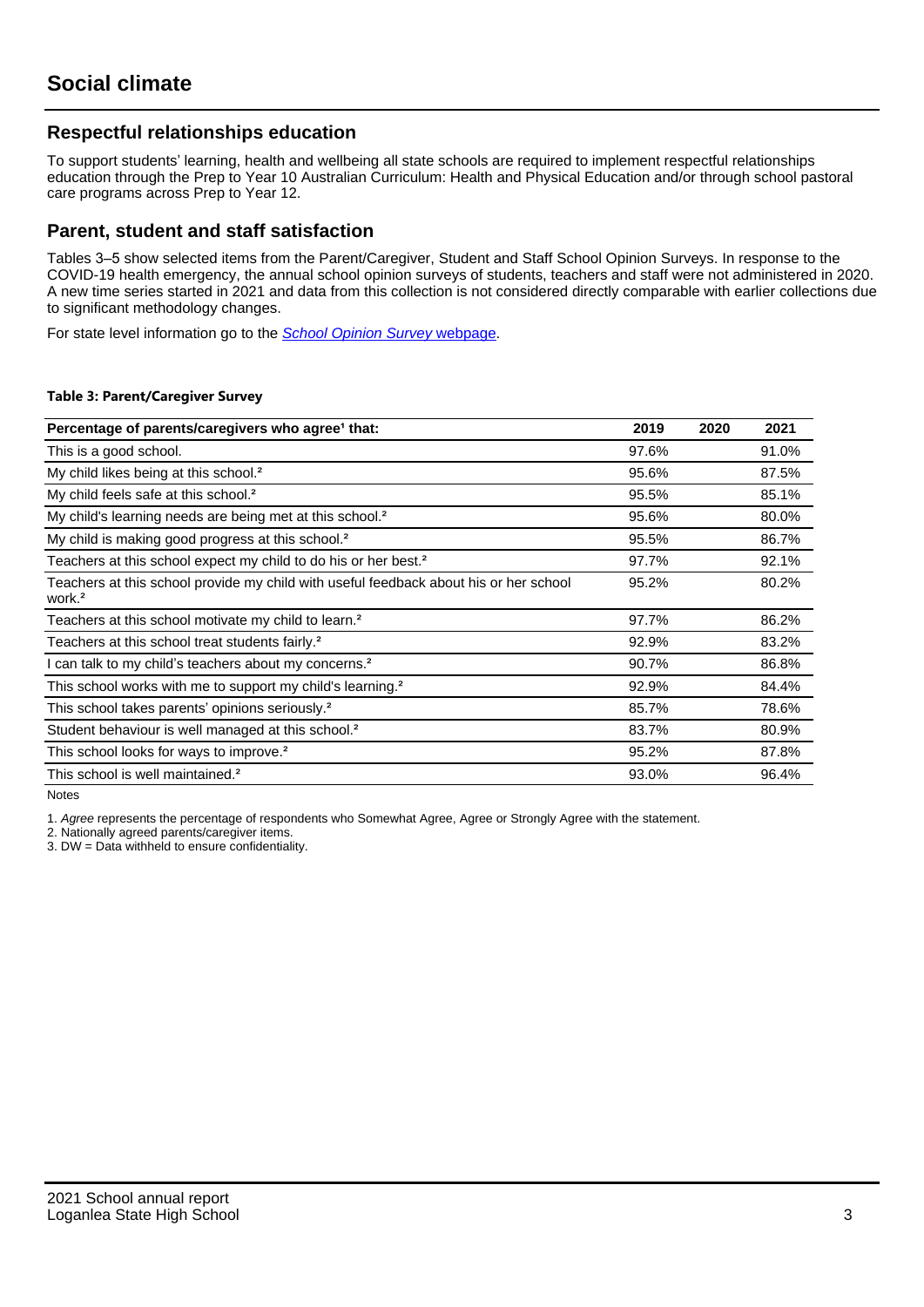### **Table 4: Student Survey**

| Percentage of students who agree <sup>1</sup> that:                            | 2019  | 2020 | 2021  |
|--------------------------------------------------------------------------------|-------|------|-------|
| I like being at my school. <sup>2</sup>                                        | 85.8% |      | 65.2% |
| I feel safe at my school. <sup>2</sup>                                         | 81.1% |      | 77.3% |
| My teachers motivate me to learn. <sup>2</sup>                                 | 85.0% |      | 78.0% |
| My teachers expect me to do my best. <sup>2</sup>                              | 96.0% |      | 95.6% |
| My teachers provide me with useful feedback about my school work. <sup>2</sup> | 84.0% |      | 85.6% |
| Teachers at my school treat students fairly. <sup>2</sup>                      | 67.7% |      | 73.5% |
| I can talk to my teachers about my concerns. <sup>2</sup>                      | 71.0% |      | 65.9% |
| My school takes students' opinions seriously. <sup>2</sup>                     | 69.0% |      | 63.9% |
| Student behaviour is well managed at my school. <sup>2</sup>                   | 56.8% |      | 64.9% |
| My school looks for ways to improve. <sup>2</sup>                              | 86.5% |      | 91.2% |
| My school is well maintained. <sup>2</sup>                                     | 81.3% |      | 80.9% |
| My school gives me opportunities to do interesting things. <sup>2</sup>        | 92.1% |      | 89.1% |

Notes

1. Agree represents the percentage of respondents who Somewhat Agree, Agree or Strongly Agree with the statement.

2. Nationally agreed student items.

3. DW = Data withheld to ensure confidentiality.

## **Table 5: Staff Survey**

| Percentage of staff who agree <sup>1</sup> that:                                                            | 2019  | 2020 | 2021   |
|-------------------------------------------------------------------------------------------------------------|-------|------|--------|
| I feel confident embedding Aboriginal and Torres Strait Islander perspectives across the<br>learning areas. | 78.6% |      | 92.5%  |
| I enjoy working at this school. <sup>2</sup>                                                                | 97.6% |      | 94.3%  |
| I feel this school is a safe place in which to work. <sup>2</sup>                                           | 96.4% |      | 97.1%  |
| I receive useful feedback about my work at this school. <sup>2</sup>                                        | 92.9% |      | 94.0%  |
| Students are encouraged to do their best at this school. <sup>2</sup>                                       | 96.3% |      | 100.0% |
| Students are treated fairly at this school. <sup>2</sup>                                                    | 95.1% |      | 100.0% |
| Student behaviour is well managed at this school. <sup>2</sup>                                              | 88.6% |      | 94.4%  |
| Staff are well supported at this school. <sup>2</sup>                                                       | 92.9% |      | 92.8%  |
| This school takes staff opinions seriously. <sup>2</sup>                                                    | 88.0% |      | 94.2%  |
| This school looks for ways to improve. <sup>2</sup>                                                         | 96.5% |      | 100.0% |
| This school is well maintained. <sup>2</sup>                                                                | 96.5% |      | 97.1%  |
| This school gives me opportunities to do interesting things. <sup>2</sup>                                   | 91.5% |      | 95.7%  |

Notes

1. Agree represents the percentage of respondents who Somewhat Agree, Agree or Strongly Agree with the statement.

2. Nationally agreed staff items.

3. DW = Data withheld to ensure confidentiality.

# **Description of how this school manages non-attendance**

Queensland state schools manage non-attendance in line with the Queensland Department of Education procedures: [Managing Student Absences and Enforcing Enrolment and Attendance at State Schools](https://ppr.qed.qld.gov.au/pp/managing-student-absences-and-enforcing-enrolment-and-attendance-at-state-schools-procedure); and [Roll Marking in State Schools,](https://ppr.qed.qld.gov.au/pp/roll-marking-in-state-schools-procedure) which outline processes for managing and recording student attendance and absenteeism.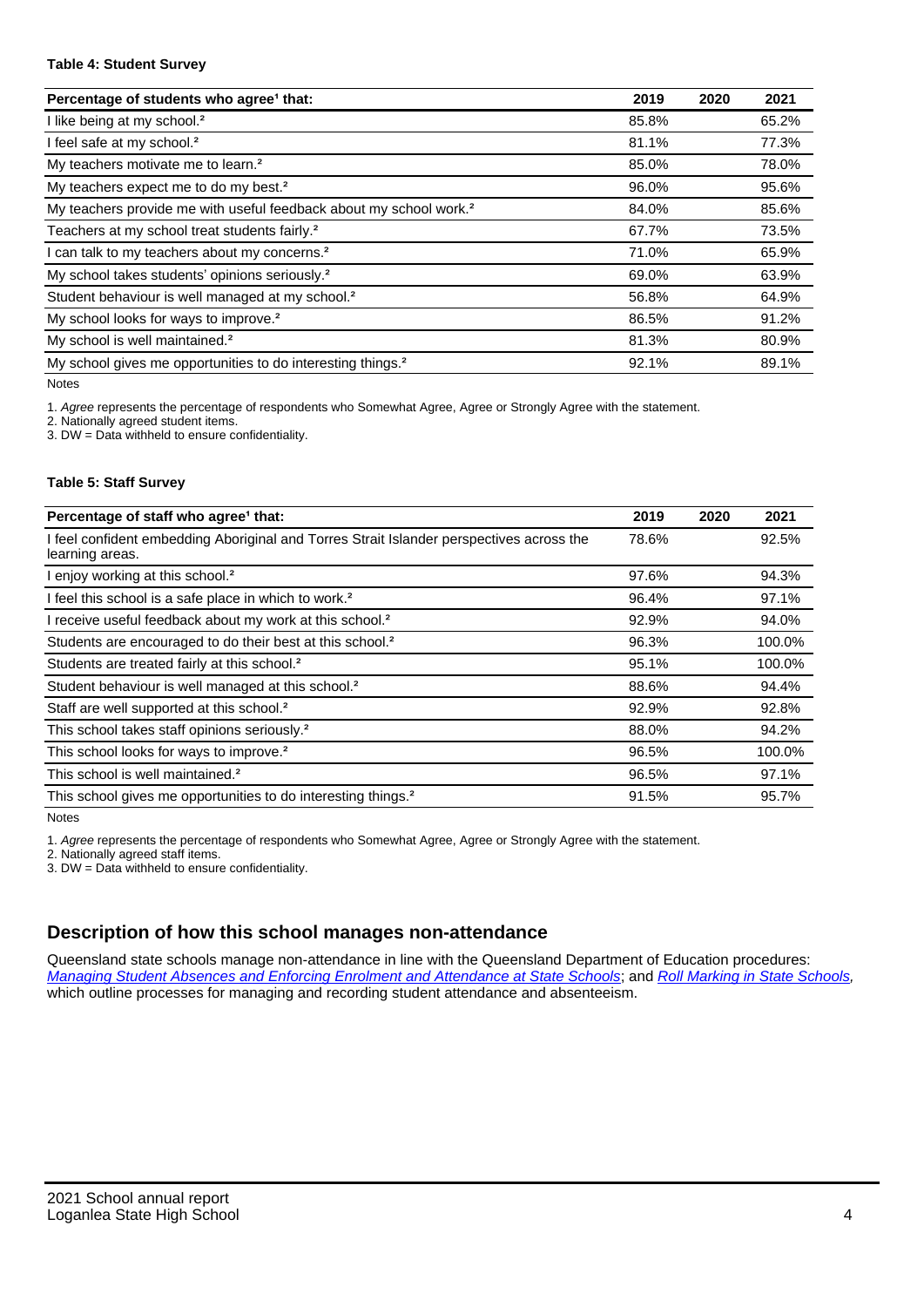# **School disciplinary absences**

### **Table 6: Count of school disciplinary absences at this school**

| Type of school disciplinary absence | 2019 | 2020 | 2021 |
|-------------------------------------|------|------|------|
| Short suspension                    | 408  | 371  | 335  |
| Long suspension                     | 49   | 24   | 24   |
| Exclusion                           | 18   | 23   | 15   |
| Cancellation                        | 14   | 9    | 3    |
| Total                               | 489  | 427  | 377  |

Notes

1. School disciplinary absence (SDA) data is a total of short suspensions (1–10 days), long suspensions (11–20 days), exclusions and cancellations. 2. The number of SDAs is not the number of students who received an SDA as one student may be suspended several times in a school year. Each time a student is suspended it is recorded as an additional SDA. The data does not reflect the outcomes of appeal decisions.

3. 2020 data was impacted by the COVID-19 health emergency. There were significantly fewer SDAs during the home-based learning period (the first five weeks of Term 2) compared to other years.

# **School funding**

## **School income broken down by funding source**

School income, reported by financial year accounting cycle using standardised national methodologies and broken down by funding source is available via the [My School](http://www.myschool.edu.au/) website.

## **How to access our income details**

- 1. Click on the My School link <http://www.myschool.edu.au/>.
- 2. Enter the school name or suburb of the school you wish to search.

| Search by school name or suburb | <b>School sector</b> | School type | <b>State</b> |  |
|---------------------------------|----------------------|-------------|--------------|--|
|                                 |                      |             |              |  |

3. Click on View School Profile to access the school's profile.



4. Click on Finances and select the appropriate year to view school financial information.

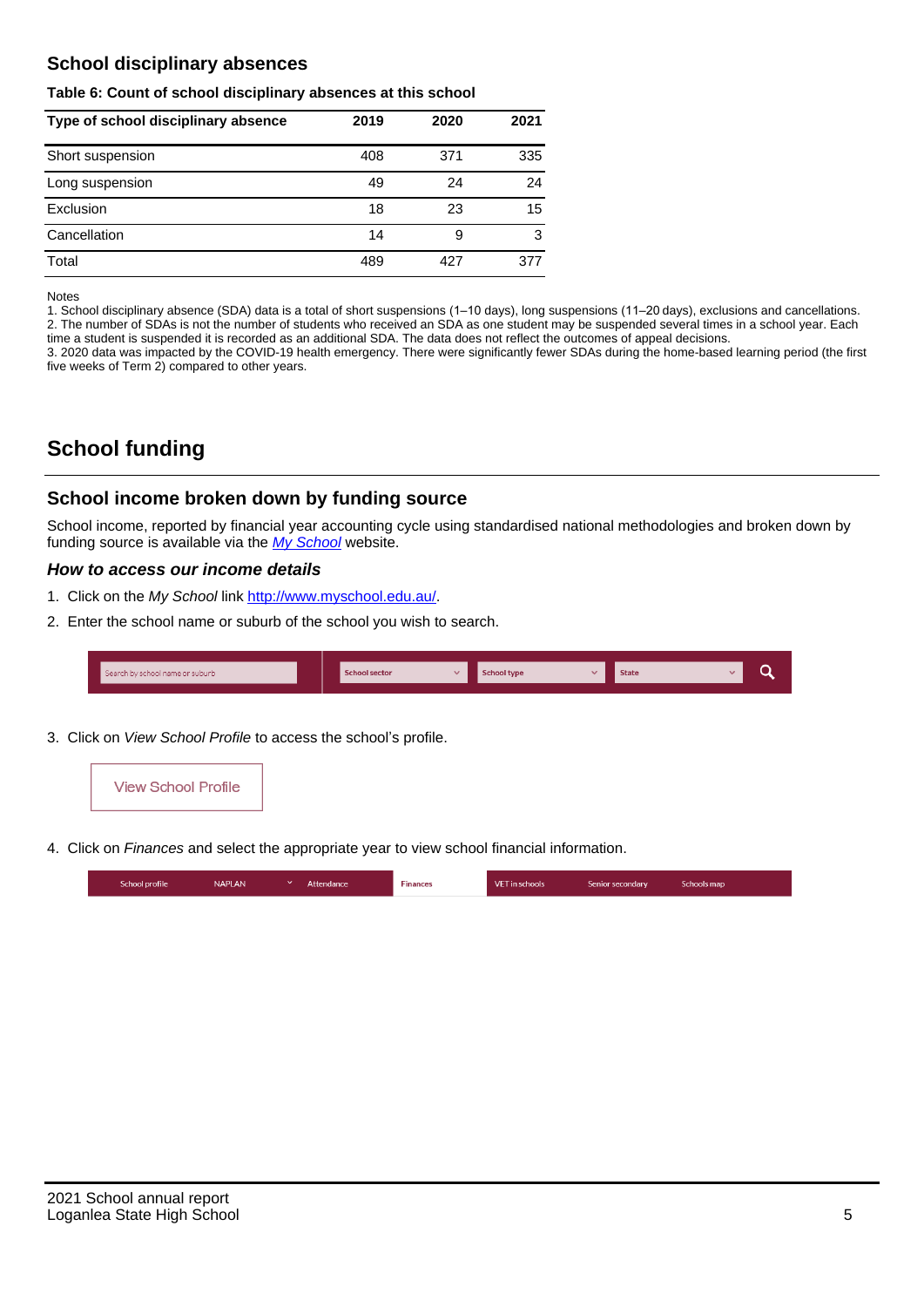# **Teacher standards and qualifications**

The Teacher registration eligibility requirements: Policy (p.1) states:

To be eligible for registration, a person must satisfy the Queensland College of Teachers (QCT) that they meet requirements regarding qualification and experience, or have otherwise met the requirements of the Australian Professional Standards for Teachers (APST). A person must also satisfy the QCT that they are suitable to teach and meet English language proficiency requirements. All these requirements are specified in the Act and the Education (Queensland College of Teachers) Regulation 2005 (the Regulation).

The qualifications required for teacher registration are successful completion of either -

- (a) a four-year initial teacher education program including teacher education studies of at least one year (e.g. a Bachelor of Education, or a double Bachelor degree in Science and Teaching) or
- (b) a one-year graduate initial teacher education program following a degree (e.g. a one-year Graduate Diploma of Education (Secondary) after a three-year Bachelor degree) or
- (c) another course of teacher education that the QCT is reasonably satisfied is the equivalent of (a) or (b). These are considered on a case-by-case basis.

For more information, please refer to the following link:

• <https://www.qct.edu.au/registration/qualifications>

# **Workforce composition**

# **Staff composition, including Indigenous staff**

## **Table 7: Workforce composition for this school**

|                    | <b>Teaching staff</b> |      |      | Non-teaching staff |      |      | Indigenous staff |      |      |
|--------------------|-----------------------|------|------|--------------------|------|------|------------------|------|------|
| <b>Description</b> | 2019                  | 2020 | 2021 | 2019               | 2020 | 2021 | 2019             | 2020 | 2021 |
| Headcount          |                       |      | 69   | 70                 | 61   | 59   |                  |      |      |
| <b>FTF</b>         | 66                    | 67   | 66   | 49                 | 46   | 44   | ה>               |      |      |

Notes

1. Teaching staff includes school leaders.

2. Indigenous refers to Aboriginal and Torres Strait Islander people of Australia.

3. FTE = full-time equivalent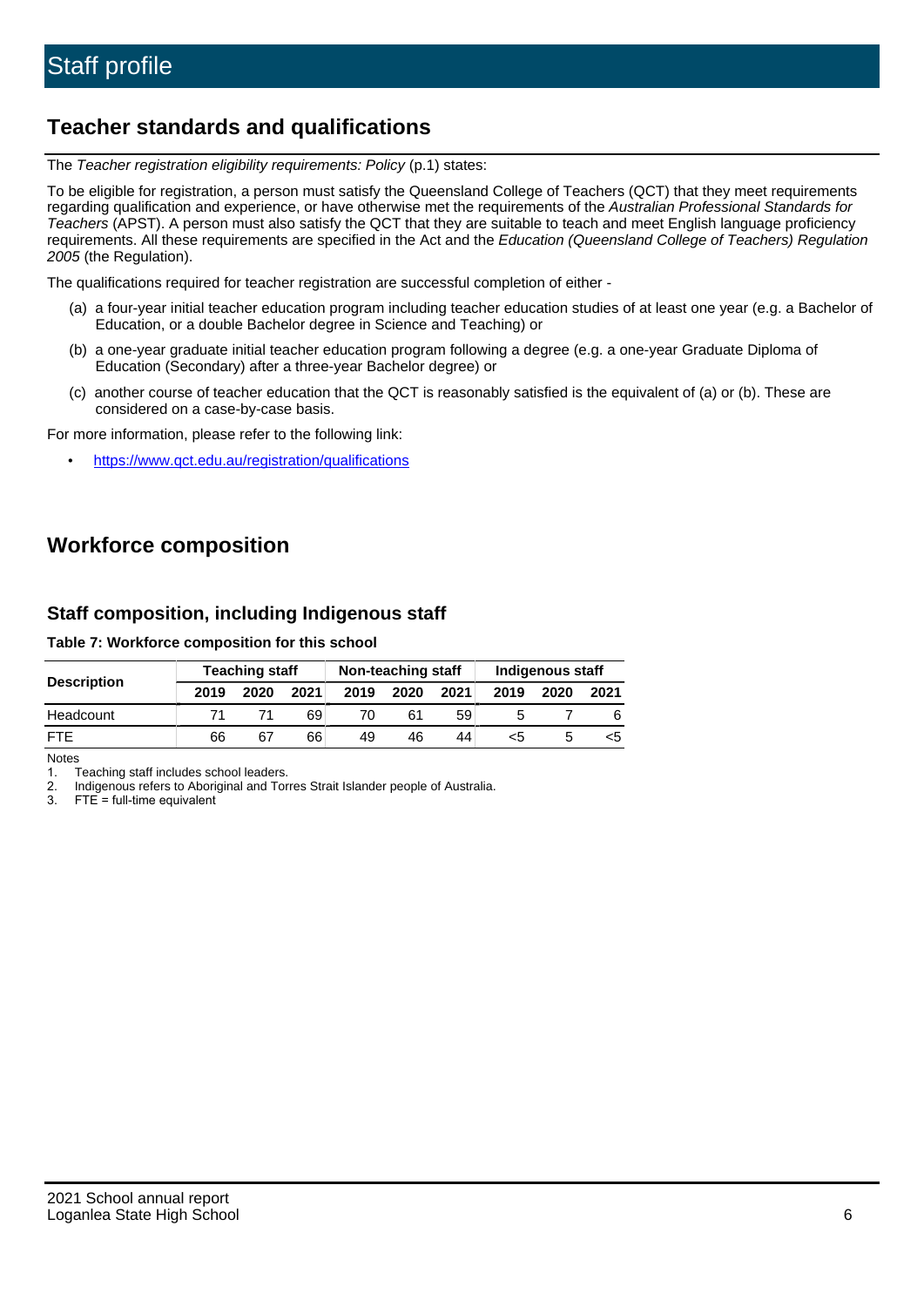# **Key student outcomes**

# **Student attendance**

Tables 8–9 show attendance rates at this school as percentages. In 2020, the COVID-19 health emergency affected student attendance in Queensland Government schools. Comparisons between 2020 and other years' attendance data should not be made.

#### **Table 8: Overall student attendance at this school**

| <b>Description</b>                                  | 2019 | 2020 | 2021 |
|-----------------------------------------------------|------|------|------|
| Overall attendance rate for students at this school | 86%  | 82%  | 83%  |

Notes

1. The attendance rate is the full- and part-time days attended as a percentage of enrolled school days.

2. Full-time students only.

#### **Table 9: Student attendance rates for each year level at this school**

| <b>Year Level</b> | 2019 | 2020 | 2021 |
|-------------------|------|------|------|
| Year 7            | 87%  | 85%  | 88%  |
| Year 8            | 86%  | 82%  | 81%  |
| Year 9            | 86%  | 84%  | 80%  |
| Year 10           | 82%  | 80%  | 84%  |
| Year 11           | 86%  | 77%  | 85%  |
| Year 12           | 87%  | 85%  | 82%  |

Notes

1. The attendance rate is the full- and part-time days attended as a percentage of enrolled school days.

2. Full-time students only.

3. DW = Data withheld to ensure confidentiality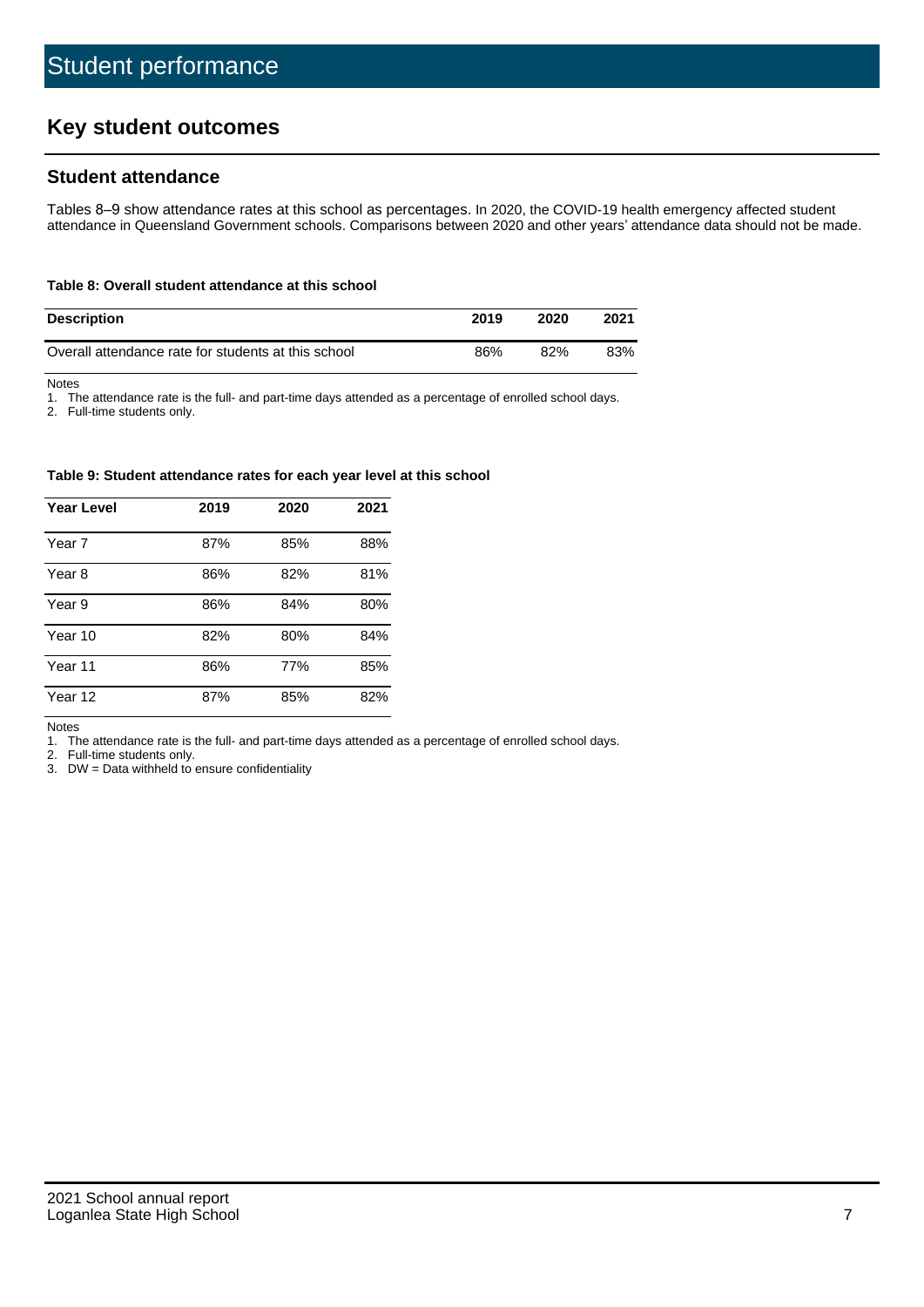# **NAPLAN**

Our reading, writing, spelling, grammar and punctuation, and numeracy results for the Years 3, 5, 7 and 9 NAPLAN tests are available via the [My School](http://www.myschool.edu.au/) website.

## **How to access our NAPLAN results**

- 1. Click on the My School link <http://www.myschool.edu.au/>.
- 2. Enter the school name or suburb of the school you wish to search.

| Search by school name or suburb |  | <b>School sector</b> |  | <b>School type</b>                        |          | <b>State</b> |  |  |
|---------------------------------|--|----------------------|--|-------------------------------------------|----------|--------------|--|--|
|                                 |  |                      |  |                                           |          |              |  |  |
|                                 |  |                      |  | $\sim$ $\sim$ $\sim$ $\sim$ $\sim$ $\sim$ | $\cdots$ |              |  |  |

3. Click on View School Profile of the appropriate school to access the school's profile.

| <b>View School Profile</b> |
|----------------------------|
|----------------------------|

4. Click on NAPLAN and select a year to view school NAPLAN information.

|  | School profile | <b>NAPLAN</b> | $\sim$ 100 $\sim$ | Attendance | <b>Finances</b> | <b>VET</b> in schools | Senior secondary | Schools map |  |
|--|----------------|---------------|-------------------|------------|-----------------|-----------------------|------------------|-------------|--|
|--|----------------|---------------|-------------------|------------|-----------------|-----------------------|------------------|-------------|--|

#### Notes

- 1. If you are unable to access the internet, please contact the school for a hard copy of the school's NAPLAN results.
- 2. The National Assessment Program Literacy and Numeracy ([NAPLAN\)](http://www.nap.edu.au/naplan) is an annual assessment for students in Years 3, 5, 7 and 9.